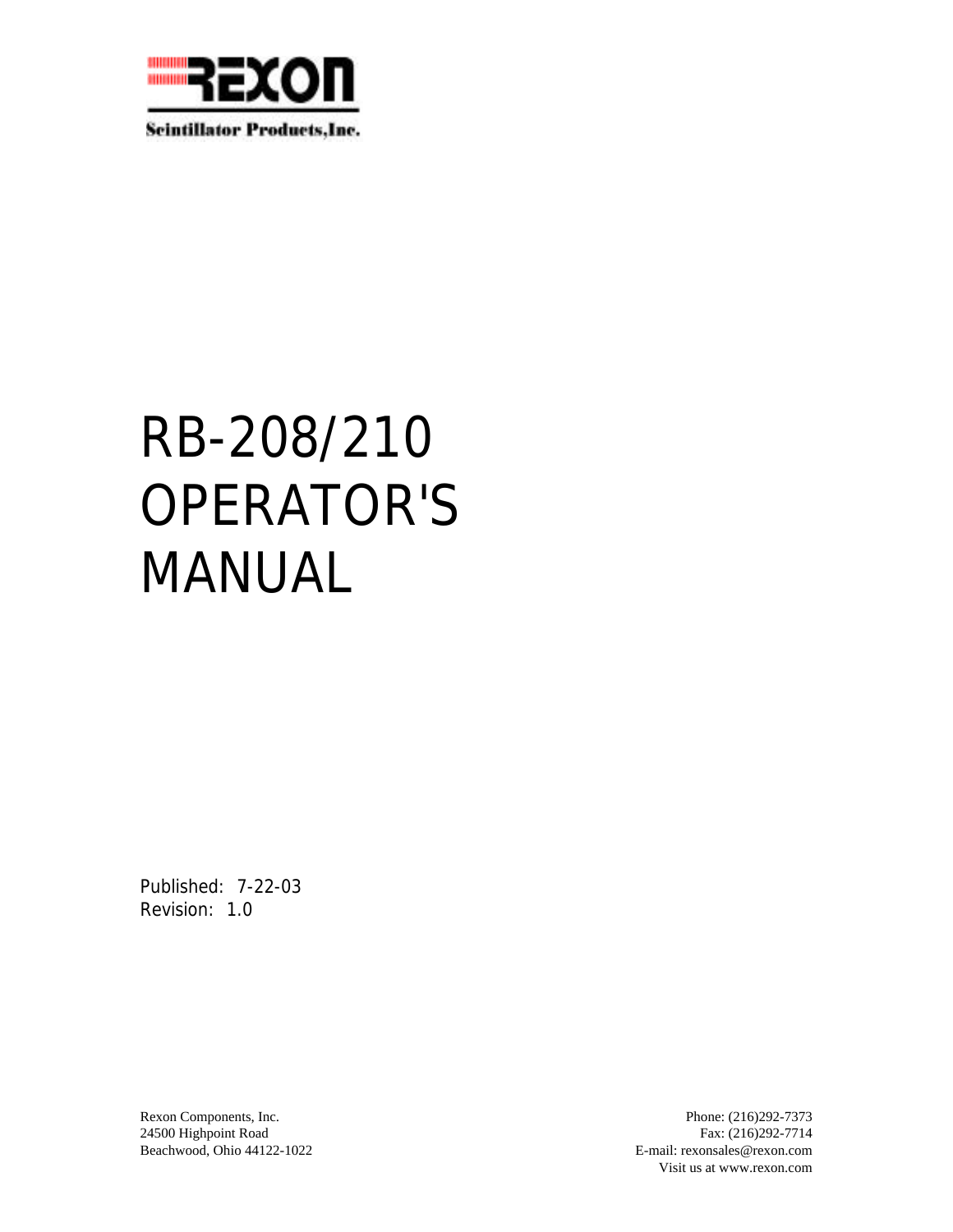

# MODEL RB-208/210 Series Integrated PMT Base

The Rexon Model RB-200 series Integrated PMT Base provides a simple solution for a reliable interface to photomultiplier tubes (PMT). The unit provides a high speed, low noise preamplifier, regulated, low ripple high voltage power supply and divider network is suitable for use in a wide variety of scintillation detector applications. The low noise design of the HV supply eliminates spurious counts often associated with lower quality units while eliminating the need for a costly external supply and associated cabling The PMT socket is a standard 14 pin configuration and is available for both 8-stage and 10-stage dynode configurations.

The RB-200 features a convenient, sub-miniature LCD that displays the HV setting. The HV supply can be adjusted either the locally or remotely. In addition, a logic level output signal indicates HV normal or fault status. The RB-200 features high stability and low ripple PMT bias supply necessary to meet the most demanding requirements.

The Integrated PMT Base provides an interface for use with a variety of MCA cards allowing remote control of the HV, monitoring of the HV supply status and low voltage supply direct from the MCA card.

Since the RB-200 provides all of the functionality necessary to properly bias the PMT, condition and drive the signal system integration becomes easy. Connection to the unit requires simply a low voltage power converter and a coax cable with a BNC connector. An internal jumper allows output impedance to be set for 50 ohms or 93 ohms to match the particular coax cable used.

The RB-200 is available in several versions. It can be supplied in either a 8-stage dynode or 10 stage dynode configuration. A preamplifier only version provides an SHV connector when external HV is used.

Both 120VAC/60Hz and 220VAC/50Hz power converters are available as well as a wide variety of international converters.

Consult our factory for other custom versions, configurations or gain selections.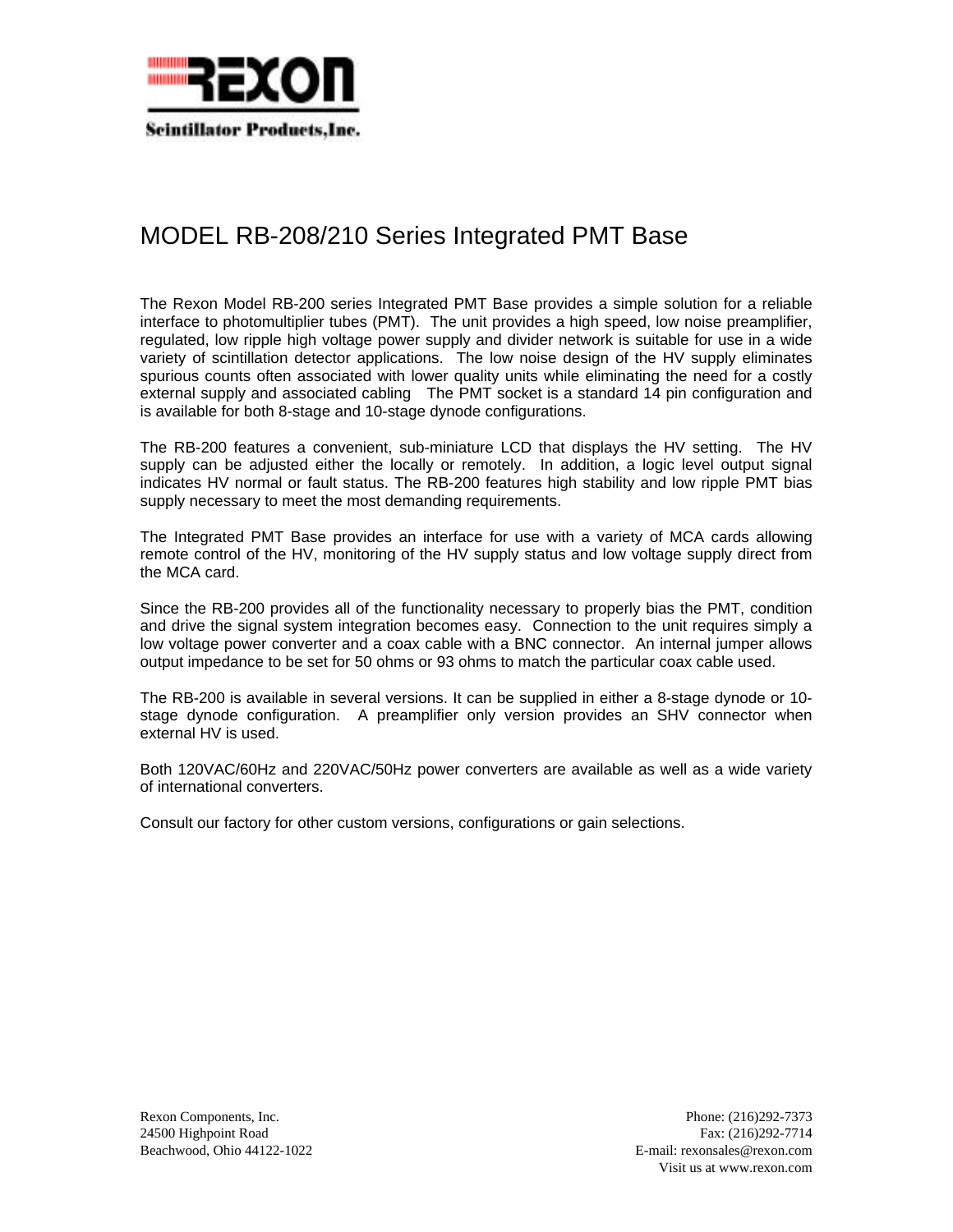



**Figure 1: RB-200 SERIES CONNECTOR PANEL**

### **Specifications**

*Display:* 3.5 digit LCD *Display resolution:* 1V *Voltage range:* 0 to 2000VDC (positive) *Signal connector:* BNC type *Output impedance: HV output current: HV ripple (, full load, P-P):* <0.0005% *HV stability:* <0.005%/hr *HV Temperature coefficient (typ.):* <25ppm/°C *Operating temperature:*  $\blacksquare$   $\blacksquare$   $\blacksquare$   $\blacksquare$   $\blacksquare$   $\blacksquare$   $\blacksquare$   $\blacksquare$   $\blacksquare$   $\blacksquare$   $\blacksquare$   $\blacksquare$   $\blacksquare$   $\blacksquare$   $\blacksquare$   $\blacksquare$   $\blacksquare$   $\blacksquare$   $\blacksquare$   $\blacksquare$   $\blacksquare$   $\blacksquare$   $\blacksquare$   $\blacksquare$   $\blacksquare$   $\blacksquare$   $\blacksquare$   $\blacksquare$ 

Storage temperature:  $\sim$  -25° to +95°C

*Operator controls:* HV adjustment, remote/local selection (internal) 50 or 93 0 to 0.5mA (85% RH max.) (95% RH max.) *Power requirements:* 120VAC/60Hz to 12VDC @ 300mA power converter (220VAC/50Hz available)

Rexon Components, Inc. Phone: (216)292-7373 24500 Highpoint Road Fax: (216)292-7714 Beachwood, Ohio 44122-1022 E-mail: rexonsales@rexon.com Visit us at www.rexon.com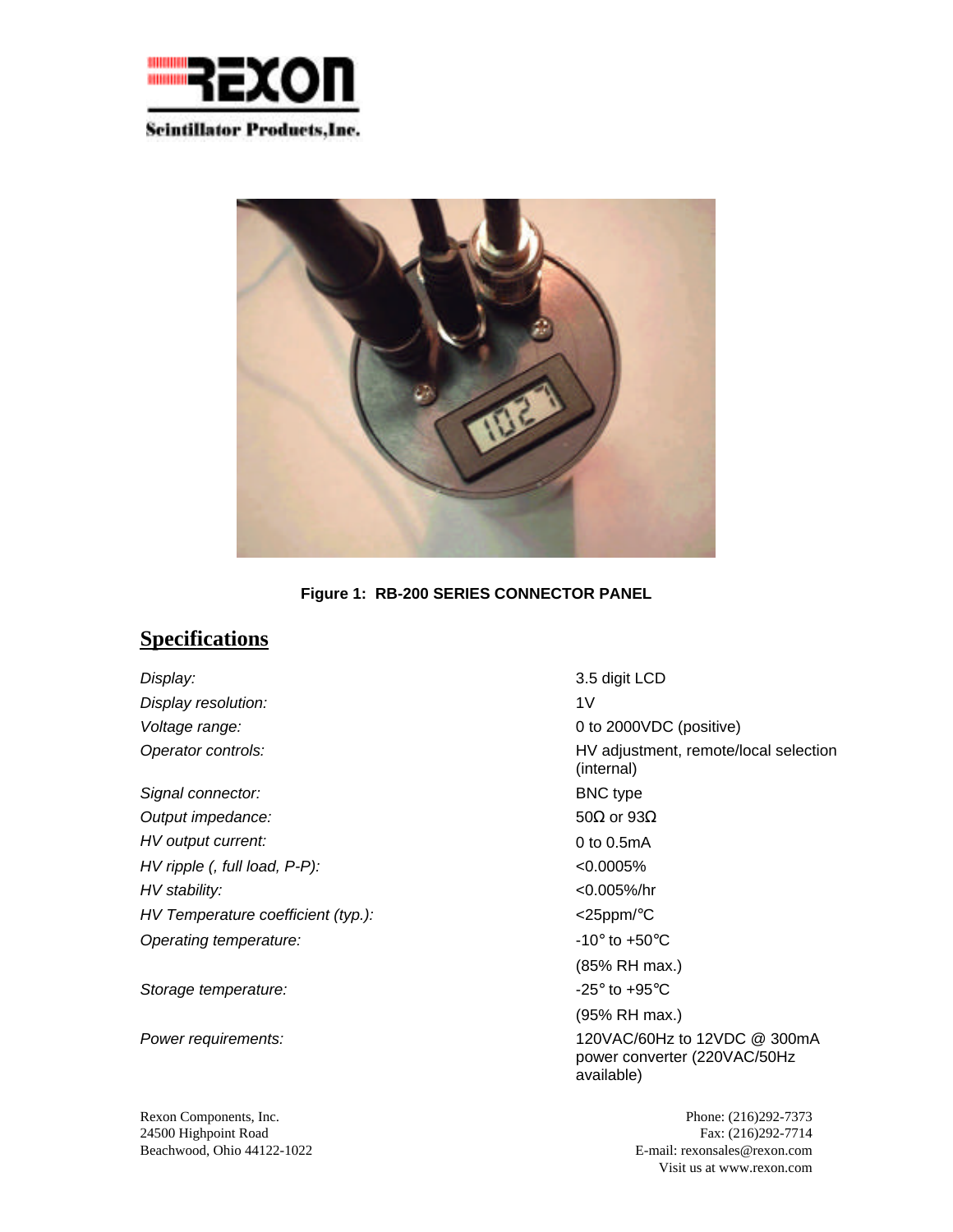

Direct from MCA (+12V)

*Weight:* 0.8 lb ( 0.28 kg)

*Dimensions (Dia. x H):* 2.2" x 5.4" (5.6 cm x 13.7 cm)

# Set-up and connections:

All user connections are located on the RB-200 connector panel. The following section describes these connections.

#### **POWER :**

The RB-200 requires a 12VDC @ 300mA power supply which is supplied with the unit. The standard DC power jack (positive center pin) plugs directly into the base of the unit. There is no power switch, therefore the RB-200 turns on immediately when the power cord is connected.

#### **SIGNAL OUTPUT:**

The output signal from the RB-200 is available on the BNC connector. This signal is 50 ohm impedance and suitable for direct connection to most Multi-Channel Analyzers (MCA) or counters and a variety of other data acquisition systems. This output signal is positive polarity and its amplitude is controlled by adjusting the PMT high voltage supply. Standard RG-58 coaxial cable is normally used for this connection.

#### **HV ADJUSTMENT:**

The potentiometer on the connector panel allows the HV to be set by the user. The HV setting is indicated on the display (LCD).

**CAUTION: It should be noted that some PMTs high voltage ratings that are considerably lower than the 2000V range of the HV supply. It is necessary that the user be aware of the maximum rating for the PMT used and that when making adjustment, be cautious not to exceed that rating.**

#### **MCA CONNECTOR:**

The MCA connector is provided for applications where it is desirable to supply power and input connections directly from the MCA. Although some MCA's provide this capability, others do not. Refer to the appropriate MCA Operator's Manual for interface requirements. As noted, the RB-200 requires 12VDC @ 300ma.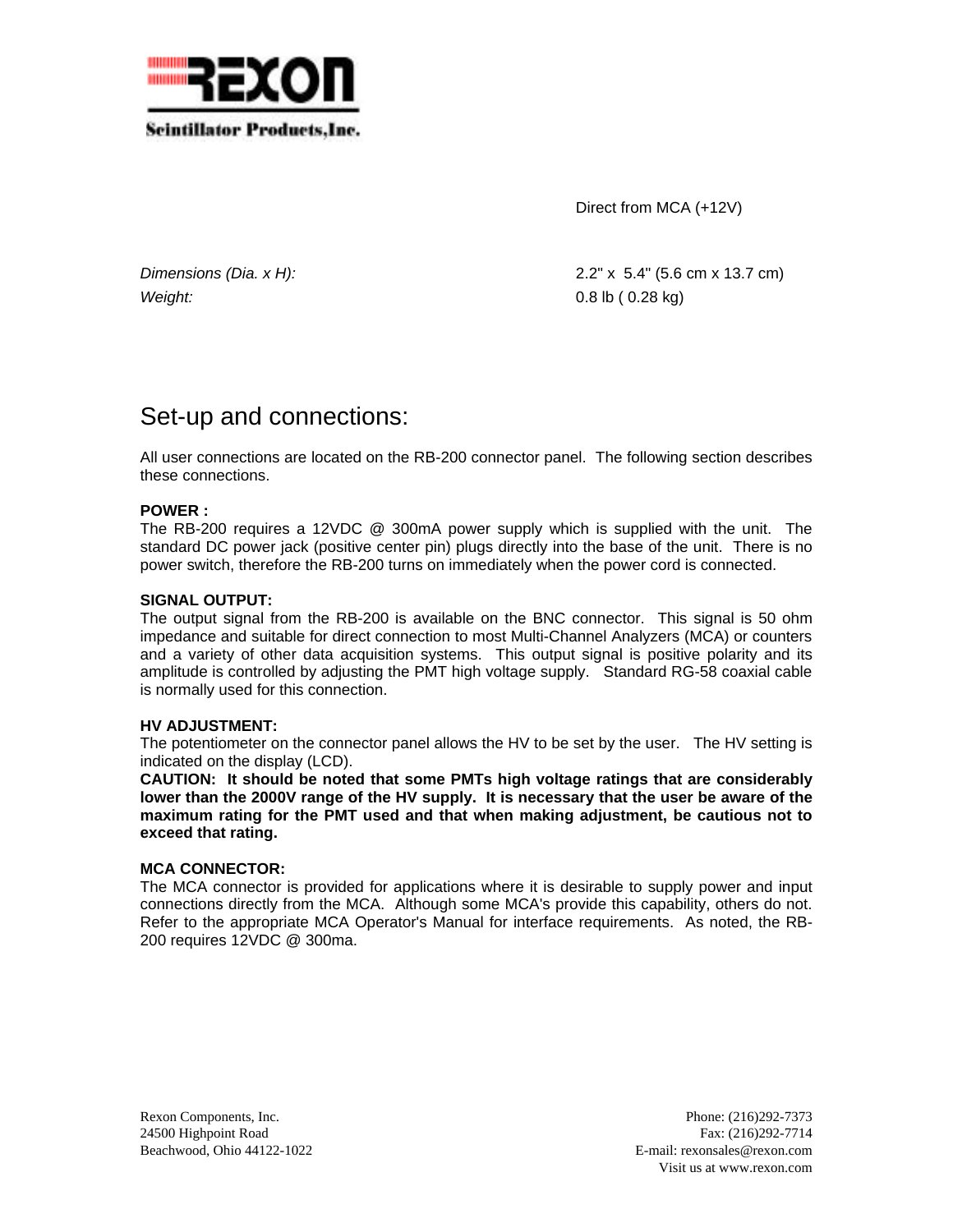

**Scintillator Products.Inc.** 



#### **MCA SIGNAL DESCRIPTION:**

#### **HV CONTROL:**

This input signal, a positive, 0-5V signal, applied externally, via the MCA, to adjust the high voltage supply, thereby altering the overall gain of the unit. Internally, the REM/LOCAL switch must be placed in the REM (remote) position. This 0-5V signal controls the high voltage supply over it's entire, 0 to 2000V range.

**CAUTION: It should be noted that some PMTs high voltage ratings that are considerably lower than the 2000V range of the HV supply. It is necessary that the user be aware of the maximum rating for the PMT used and that when making adjustment, be cautious not to exceed that rating.**

#### **HV STATUS:**

This signal is a digital (0-5V) output indicating whether the HV supply greater than approximately 200VDC. This signal is pulled to ground when the HV is greater than 200V and is pulled high (10K ohms /+5V) when the supply has failed (below 200 VDC).

## Operation:

After the appropriate connections have been made, plug in the power cord and apply power to the unit. The HV adjustment may be used to set the gain of the system. The user can verify that the gain is appropriate and that the signal amplitude is sufficient by observing the signal output on an oscilloscope. A combination of HV adjustment, to obtain optimum performance from the PMT and external gain adjustment, such as MCA input amplification, will provide a suitable spectrum for analysis purposes. In counter applications, the output signal needs to be high enough to exceed a threshold adjustment generally provided by the counter. Note, the output signal is an analog signal and as such, depending on gain and source energies, can vary greatly in amplitude. **Do not input directly to a device that requires a digital signal.**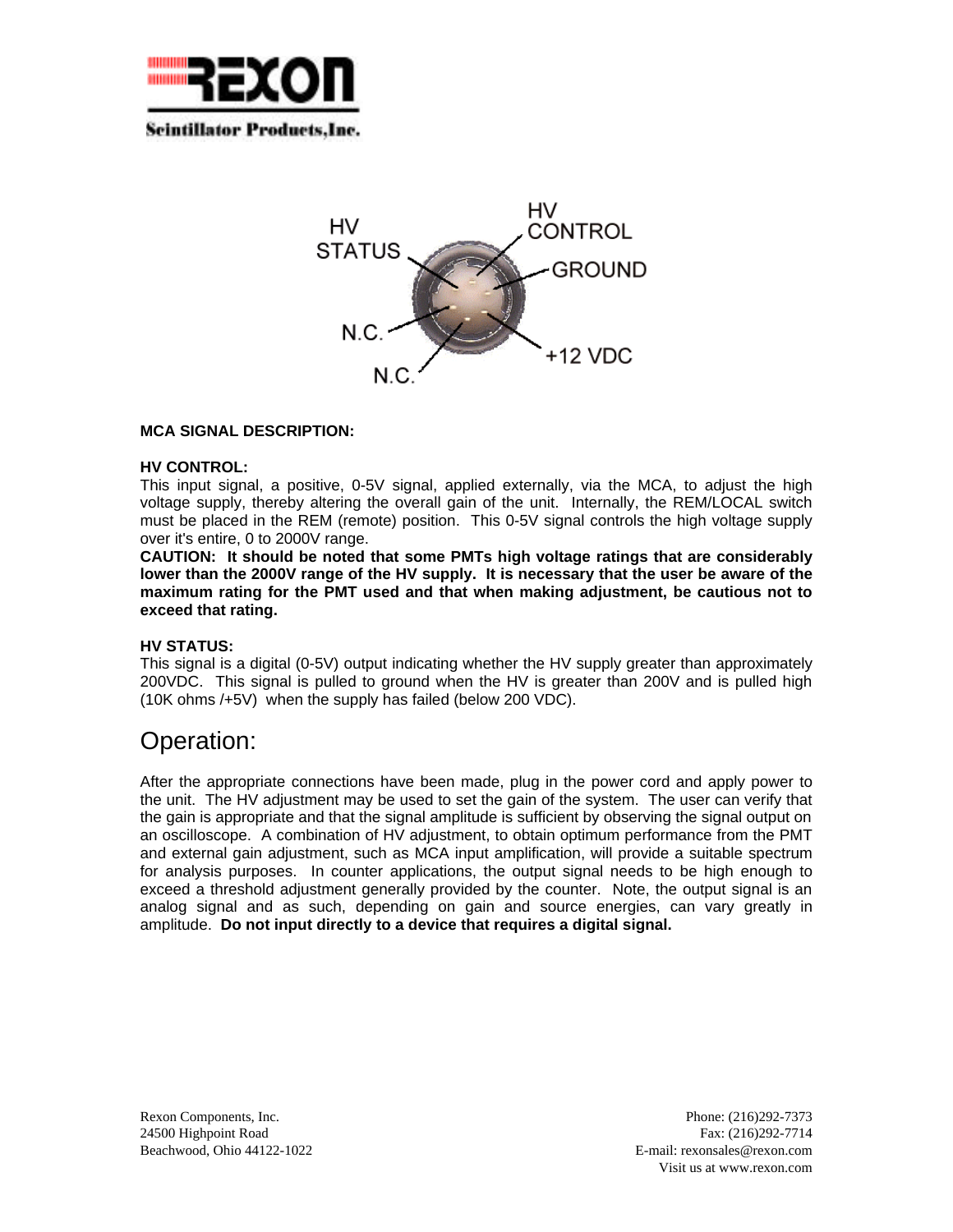| 91.7                                             | <b>Analyser</b><br>oter-Shile               |                                                                                                   |
|--------------------------------------------------|---------------------------------------------|---------------------------------------------------------------------------------------------------|
| SHT<br>Customer                                  | Conv Gain<br>1024                           |                                                                                                   |
| Date<br>$-28 - 03$                               | CWE7878<br>PMT<br>Bellon ROOP<br><b>DNO</b> |                                                                                                   |
| Kε<br><b>Tested By</b><br>$30/28-1$<br>Serial No | Source<br><b>High Voltage</b><br>12.00      |                                                                                                   |
|                                                  | Job No.<br>Туре                             | <b>D</b> YES<br>PX 1000m/2-88210 Amp Sala MCA Card<br>2.000051628<br>CSI37 SOLO approx 6 from PMT |

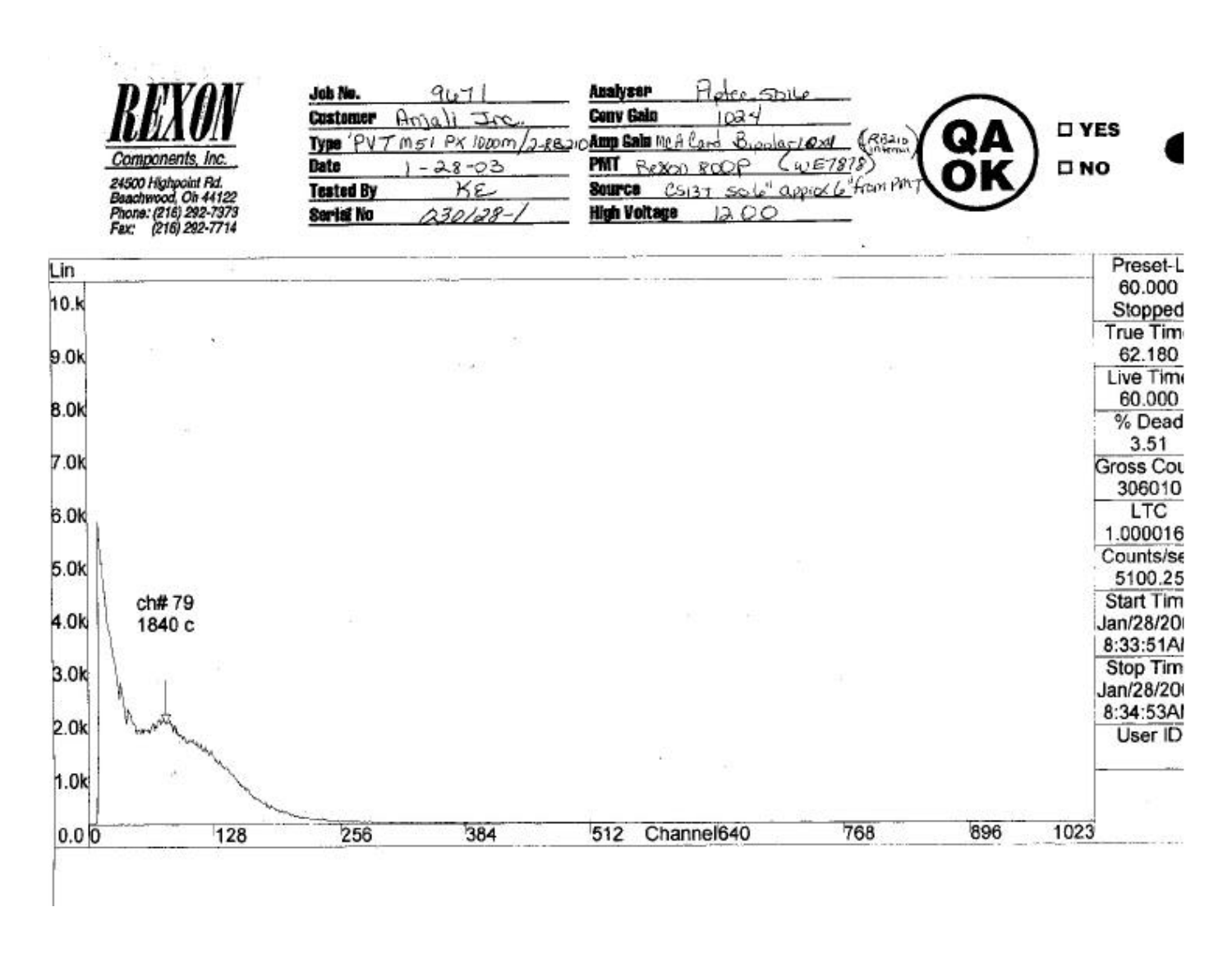